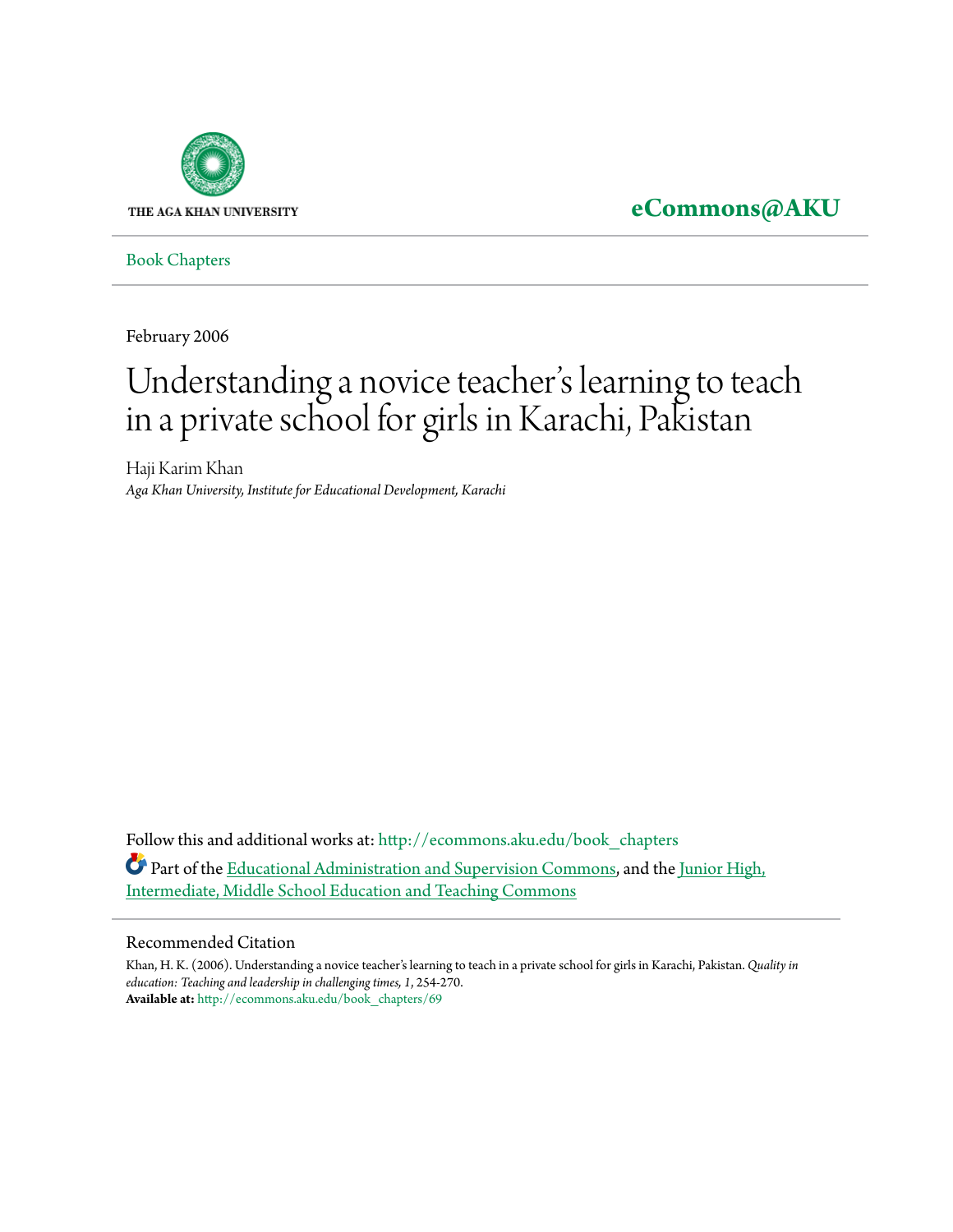## **Understanding a Novice Teacher's Learning to Teach in a Private School for Girls in Karachi, Pakistan**

*Haji Karim Khan, AKU-IED, Pakistan* 

## **Abstract**

*This paper reports the findings of a qualitative case study conducted in order to understand the learning experiences of a novice primary school teacher, Sajda (pseudonym), who was teaching in a private Community-Based English-Medium School in Karachi. During her appointment as a teacher she had an intermediate level academic qualification and had no exposure to any professional training course.* 

*The research question for the study was: How does a novice teacher experience her learning to teach in a private sector school in Karachi, Pakistan? Data for the study was collected through semi-structured interviews and field notes and was analyzed through NVivo, which is a systematic software to analyze qualitative data.* 

*Findings of the study show that when Sajda entered the teaching profession she faced different types of experiences in the process of learning to teach. She felt pride and happiness at the time of her appointment as a teacher.* 

*Prior to experiencing in the classroom she thought of teaching to be an easy job and that everyone could do that, but as soon as she entered her classroom, she came across a very different situation. She experienced both frustration and shocks. These experiences thus prove to be very different from what she was expecting initially.* 

*Data shows that preparations for her classroom teaching, collaborative school environment and professional development courses gave her confidence and encouraged her to overcome the challenges in the classroom. After taking all of this into account, the paper concludes with recommendations and implications for supporting novice teachers in the schools.* 

## **Background and Rationale of the Study**

It was mid nineties when I became a teacher in a private high school in Northern Areas of Pakistan With lots of hopes and expectations I entered my classroom, but the experience I had on the first day in the school was very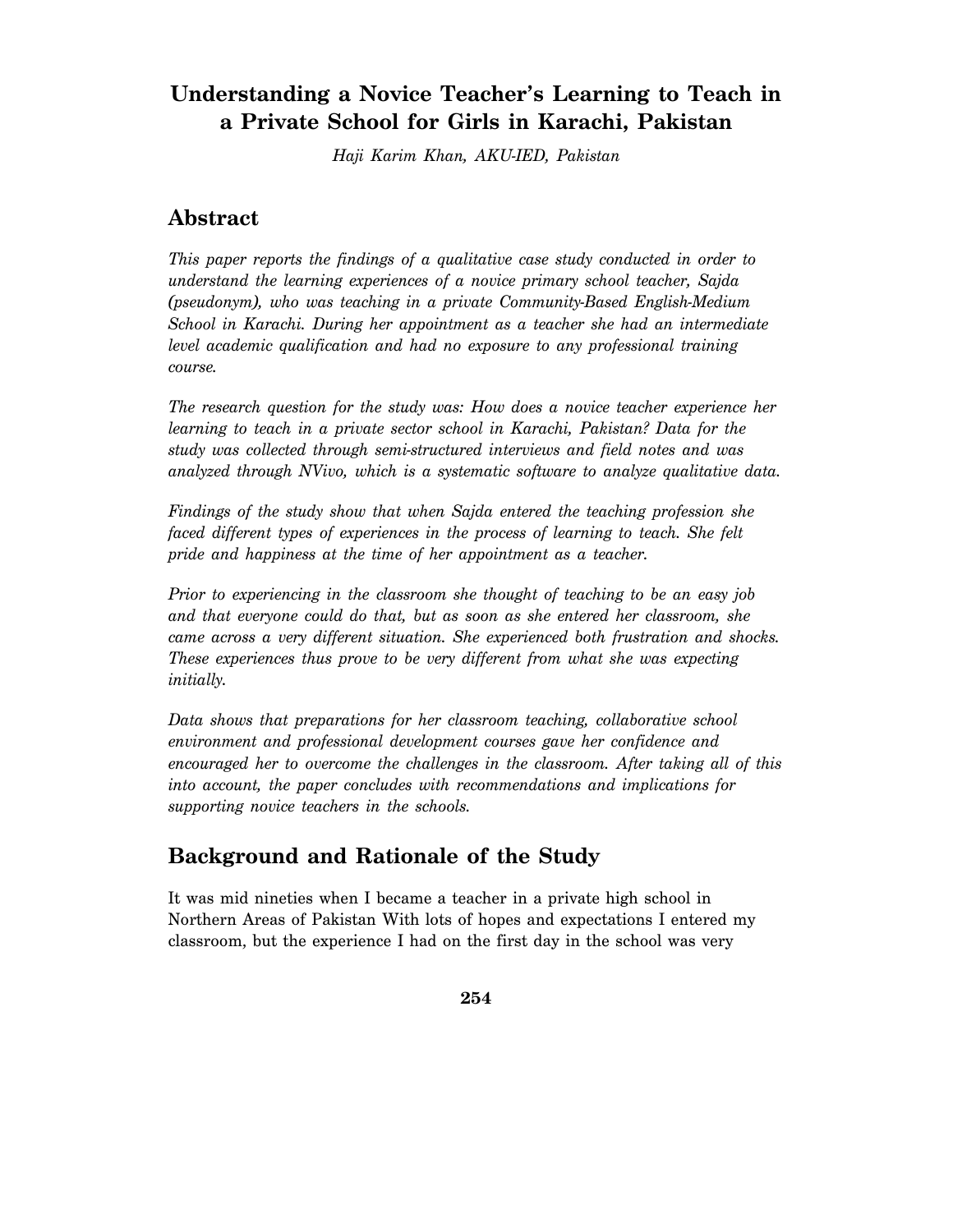different than that of my expectations and hopes. I found myself in a miserable condition in my classroom.

Class control and management, dealing with individual students and teaching to the large class were some of the dominant challenges of my classroom. Thus, I perceived myself as a victim of the classroom realities and I needed someone who I could trust to share my frustrations and worries, and get support. However, I continued my routine teaching while practicing and trying out things in my classroom. I call it a "solitaire action" and a practice through trial and error.

This is not a single story of mine, but general experiences of all those young teachers who step into the teaching profession every year. They experience more or less the same as I had in my classroom. Therefore, keeping all the facts in mind the focus of this particular study was to get a deeper understanding of a novice teacher's experiences of 'learning to teach' in the first year of her career as a teacher.

#### **Review of Literature on Novice Teachers' Experiences in Learning to Teach**

Learning to teach begins with the beginning of one's schooling. It is a complex and never-ending journey with excitements and challenges (Carre, 1993; Arends, 1994). This learning process keeps on in pre and in-service as well as classroom based practices.

A very basic question here arises is that what novice teachers need to learn. Kennedy (2000) studied her own learning to teach in the first year of teaching in a new context. According to her realizing one's own assumptions, developing understanding of both the subject and the learners, revising one's own initial thinking and reframing them according to the new context and learning to including learners in the learning process were the things that she needed to learn during her first year.

Teachers' knowledge is a vast area of knowledge (Shulman, 1987) and learning to teach is a long and continues process which comprise of pleasant as well as frustrating experiences.

During the first year of their teaching beginning teachers come across 'reality shock' (Koetsier & Wubbels, 1995; Chubbuck, Clift, Allard & Quinland, 2001; Shamatov, 2005) when they face demands of teaching practices and see gaps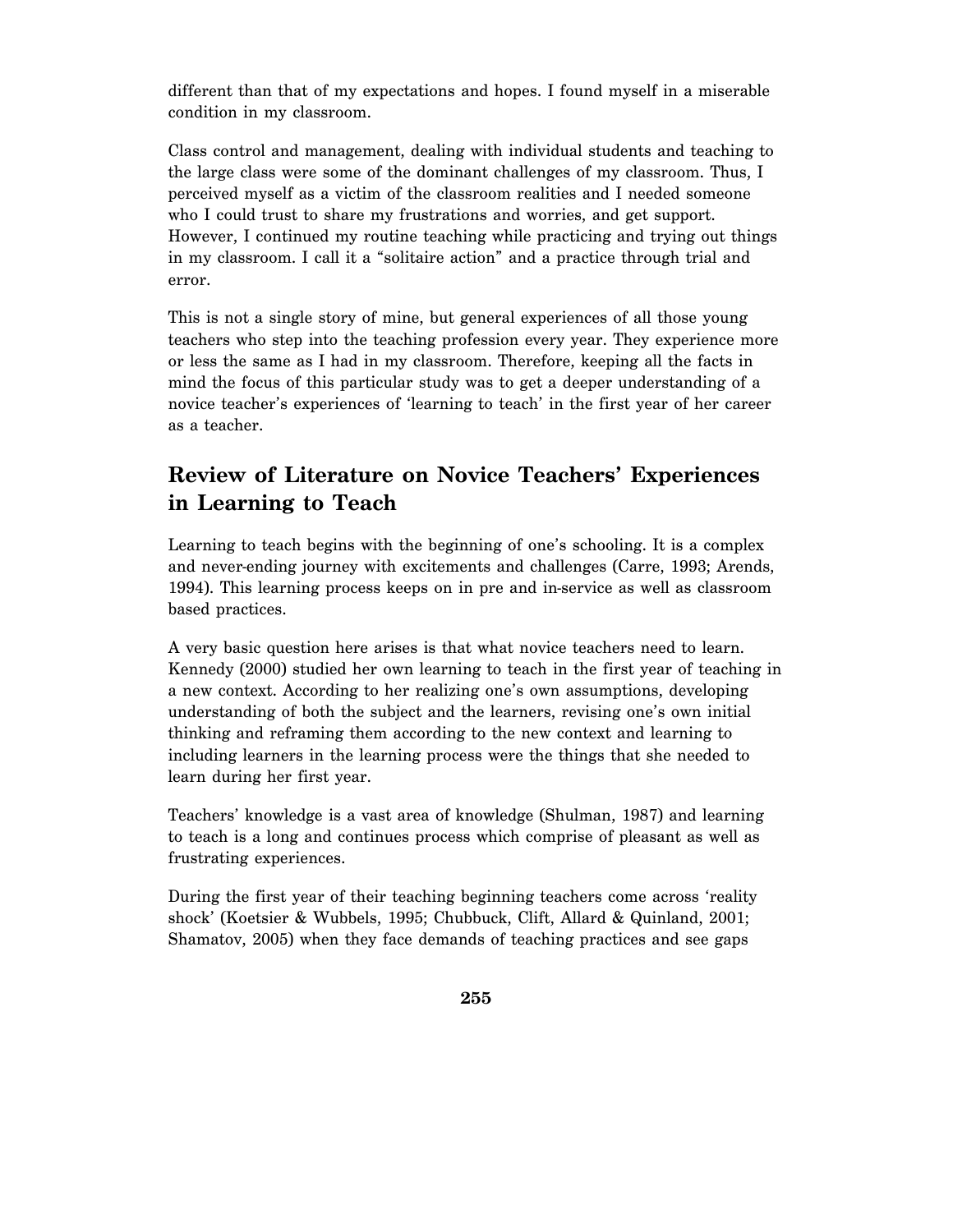between their ideas and the classroom realities. Beginning teachers usually experience frustration, anxiety, and doubt during the first year of their teaching. Some logistical problems such as; classroom discipline, classroom management issues and dealing with the individual differences of the students are also the issues that beginning teachers experience in their classrooms (Carre, 1993). However, these challenges differ from context to context, from school to school and from person to person (Shamatov, 2005).

Arends (1994) talks about two basic models of teacher learning and development in her book "*Learning to Teach*". One of them is Fuller's (1969) model and the other is Feiman-Nemser's (1983) stages of teacher development.

 The gist of both of the two models is that in the beginning years teachers start thinking about their own survival in the schools and with the passage of time they start thinking about their classroom related issues such as controlling the students and classroom management and organization. In this stage they also get some repertoire of skills for teaching and learning. In the third and final stage their thinking shifts from thinking about themselves and classroom control to thinking about students' learning as a whole. They give priority to students' learning and become confident in selecting learning activities and techniques from a variety of methods.

A question arise here is that "what do we need to ease the reality shock of teachers in the first year of their teaching?" Cortese's (2005) study identifies three aspects which support learning to teaching. They are the desire to use one's experiences, the encouraging school environment and dealing with a small number of the students rather than a large class. The motivation of using one's own experiences give opportunities to act and reflect up on one's experiences and learn from them.

Secondly, a good educational organization provides a healthy, unthreatening, encouraging, conducive and an engaging environment to the novice teachers to continue their learning.

Thirdly, if teachers are exposed to teach a smaller group of students rather than a large class then it helps them to overcome the classroom management issues and other related issues and get acquaintance with teaching. It can be a good strategy for induction; however, managing such arrangements may create difficulties in schools which lack teachers and extra classroom facilities. Nevertheless, it can be an effective approach to use in various types of teacher training courses.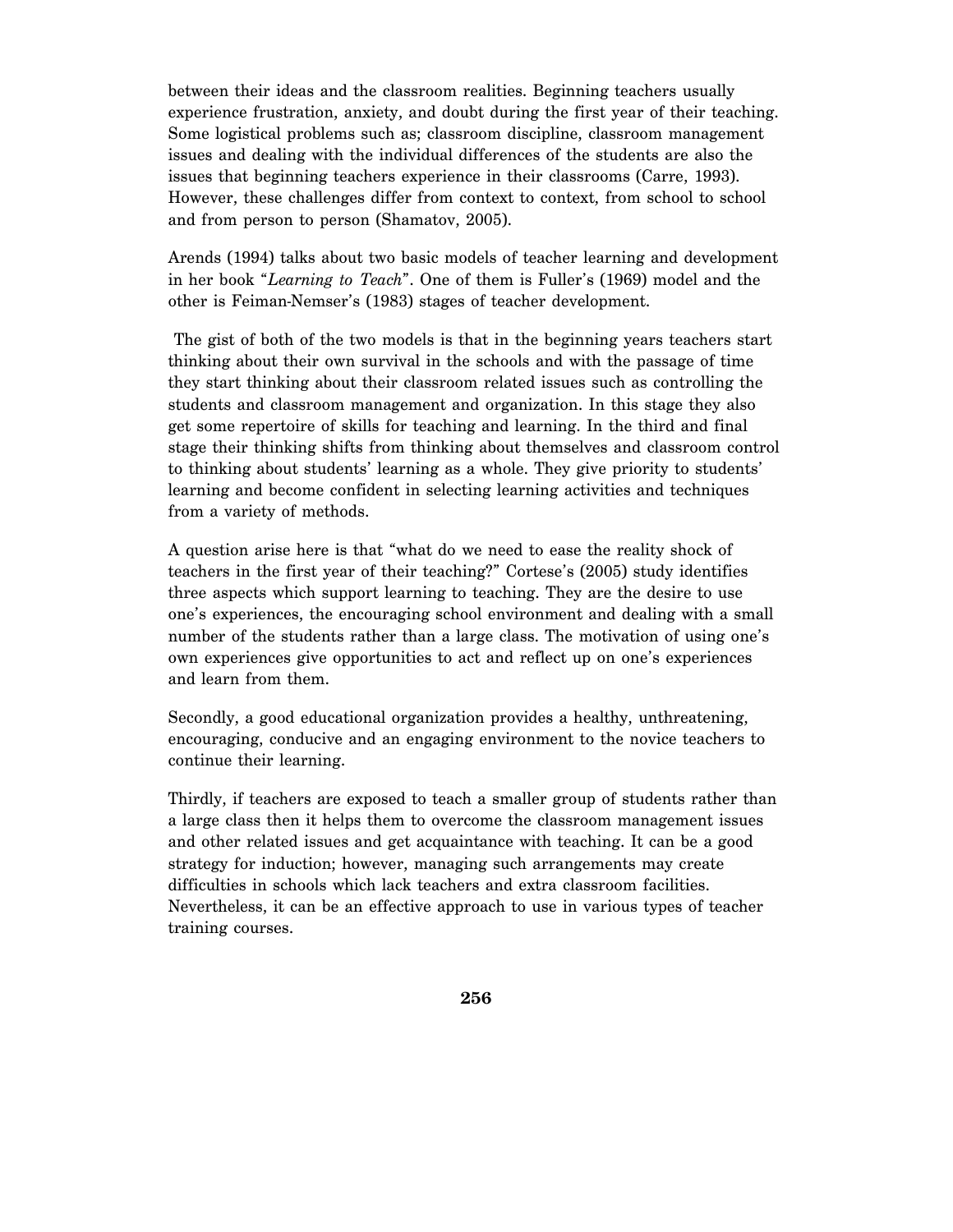Moreover, it is a fact that all teachers are adults and adults learn well in an environment that minimizes anxieties and encourages freedom to experiment new things (Smith, 1990). In this way a school culture puts a strong impact on teachers' learning and behaviors (Joyce, Bennett & Rotheiser-Bennett, 1990; Deal and Peterson, 1999). It is the culture that comprises of the fundamental social meanings that shape beliefs and behaviors of the teachers over time (Deal & Peterson 1999).Thus a collaborative school culture encourages a smooth teacher learning and an individualistic approach results in frustrations and disheartens for novice teachers.

Likewise, Shamatov (2005) favors professional support for beginning teachers and argues that it makes the beginning teachers' experiences less traumatic and more positive and encourages them to develop their teaching skills overtime. He advocates the notion that beginning teachers may be able to resolve challenges in more effective ways and bring positive changes in their practices when they get sufficient and systematic support from the school management and administration and from other experienced teachers.

Similarly, Lee & Dimmock (1999) argue that principals play their roles in communication, resource provision, extending instructional support, and insuring their presence among teachers in various school-wide activities. Their characteristics such as; being an effective manger, listener, less hierarchical and care giver (MacBeath, 1998) make school principals to be effective leaders for teachers and encourage teacher learning in the schools.

#### **The Study**

I adopted a qualitative case study approach for the study where I was seeking answers to my question in the real world. One of the characteristics of the qualitative study is that it allows the researcher to go into a deeper level of understanding rather then just gathering data at the surface level. I gathered what I saw, heard and read from my research participant and from the context (Rossman & Rallis 1998) and the knowledge was socially constructed on the basis of the interaction between the researcher (myself) and the research participant. It is a study of a particular teacher in a particular school context and it may not represent the experiences of all the novice teachers' experiences in learning to teach in Pakistan.

I developed the following research questions in order to do the study. "How does a novice teacher experience learning to teach in a private sector school in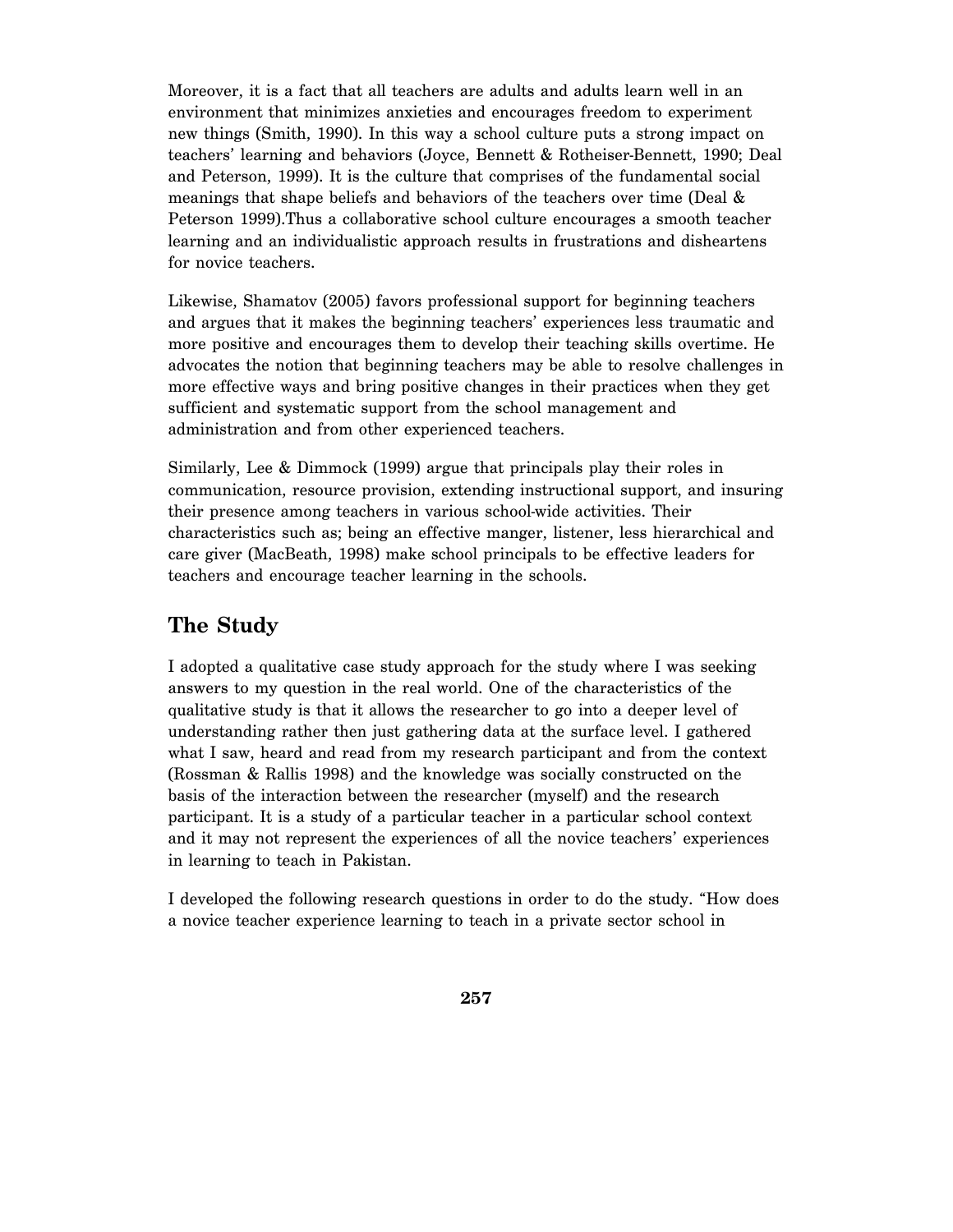Karachi, Pakistan?" Moreover, the subsidiary questions, given bellow, helped me to get answers to the main research question.

- 1. What factors (positive or negative) affect her learning to teach in the school?
- 2. How does she experience those factors?
- 3. What implications for the educational institutions (if any) do the study come up with?

In order to seek answer to the main research question I selected a novice teacher, Sajda who was in her first year of teaching in a private English medium school in Karachi and studied her experiences in learning to teach.

## **The Data**

I used an interview guide as a major tool for data collection which involved openended questions followed by requests for explanations. Likewise, my own field notes that I had developed in the field during the school visits and document analysis (in terms of looking at the participant's lesson plans, worksheets and reference materials) were part of the data. I did three interviews - two from the research participant and one from the Principal of the school.

The initial interview with the research participant aimed at getting understanding of the research participant's educational and professional background, her perception of teaching and becoming teacher and her way of learning during her own school age as well as after becoming a teacher.

The second was a follow up interview that I did after analyzing the first interview. It strengthened my understanding and interpretation of her experiences in learning to teach. On the other hand, as that particular school was a new place for me and thus I needed to know some basic information about the school in terms of its vision, mission and how it perceived teaching and learning in the school therefore I also interviewed the principal of the school.

The interview with the head teacher also helped me in getting some understanding of the overall school culture. Without understanding basic information abbot the school I would not be able to understand the learning experiences of the research participant.

I transcribed all the three interviews in computer. The interview of the Principal was in English; however, both the interviews of the research participants were in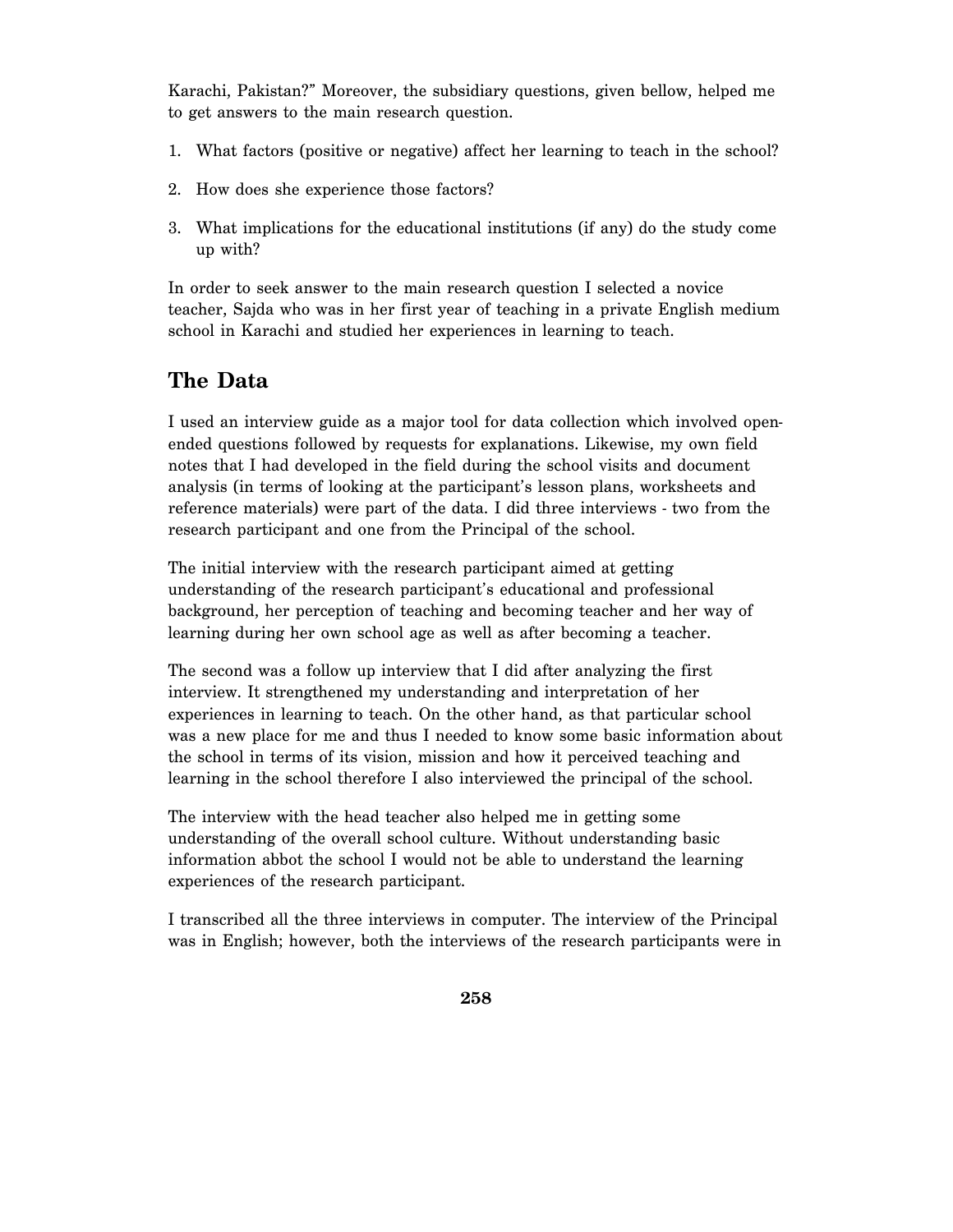Urdu therefore, it was a challenging task for me to translate it from Urdu into English without changing the meanings of the actual terms.

For example, I could not find any parallel word for the term *KUCH NA KUCH* (Urdu) in English, however, I translated it as 'something' which is not a perfect translation of the word. Likewise, Sajda also used some English words in her interview like 'deal', 'class control', 'activities' and 'management'. Although these terms come from English, yet Sajda used them frequently in her interviews. Halai (2005) also came across such issues in her study which she names as '*minglish*' which is about the terms which come from English but frequently used in Urdu or in any local languages. Hence, having some know how in both the languages (Urdu and English) I was able to understand what the research participant was saying.

I used two approaches to analyze the data. One which is called an 'open coding' by Fielding and Lee (1998) which involved reading through the data several times and then writing marginal notes to categorize the data into sections. Secondly, using the NVivo software I categorized the data into further sub sections. This helped me to have all the data in a place pertaining to one theme. I printed out the node reports and then started going through them and writing analytical memos which later on took the shape of this research report.

## **Ethical Considerations of the Study**

The study was about understanding the experiences of a novice teacher in learning to teach. It seemed to be a sensitive issue. For example, the research participant might not want to share her experiences with me because of the fear of her job and associations with the school.

Therefore, I, as a researcher, needed to take the research participant in confidence. Hence, it was important for me to share an informed consent (Darlington & Scott, 2002; Rossman & Rallis, 1998). For this purpose, I shared the information about the study in written as well in oral form with the research participant and with the principal.

The participation of the research participant was voluntary. She accepted my request and agreed to give time for the study. As for as the confidentiality of the study is concerned, I have used pseudonyms for the research participant and for the school as well. Moreover, I have tried not to give any clue that could lead the readers to identify the school in general and the research participant in particular.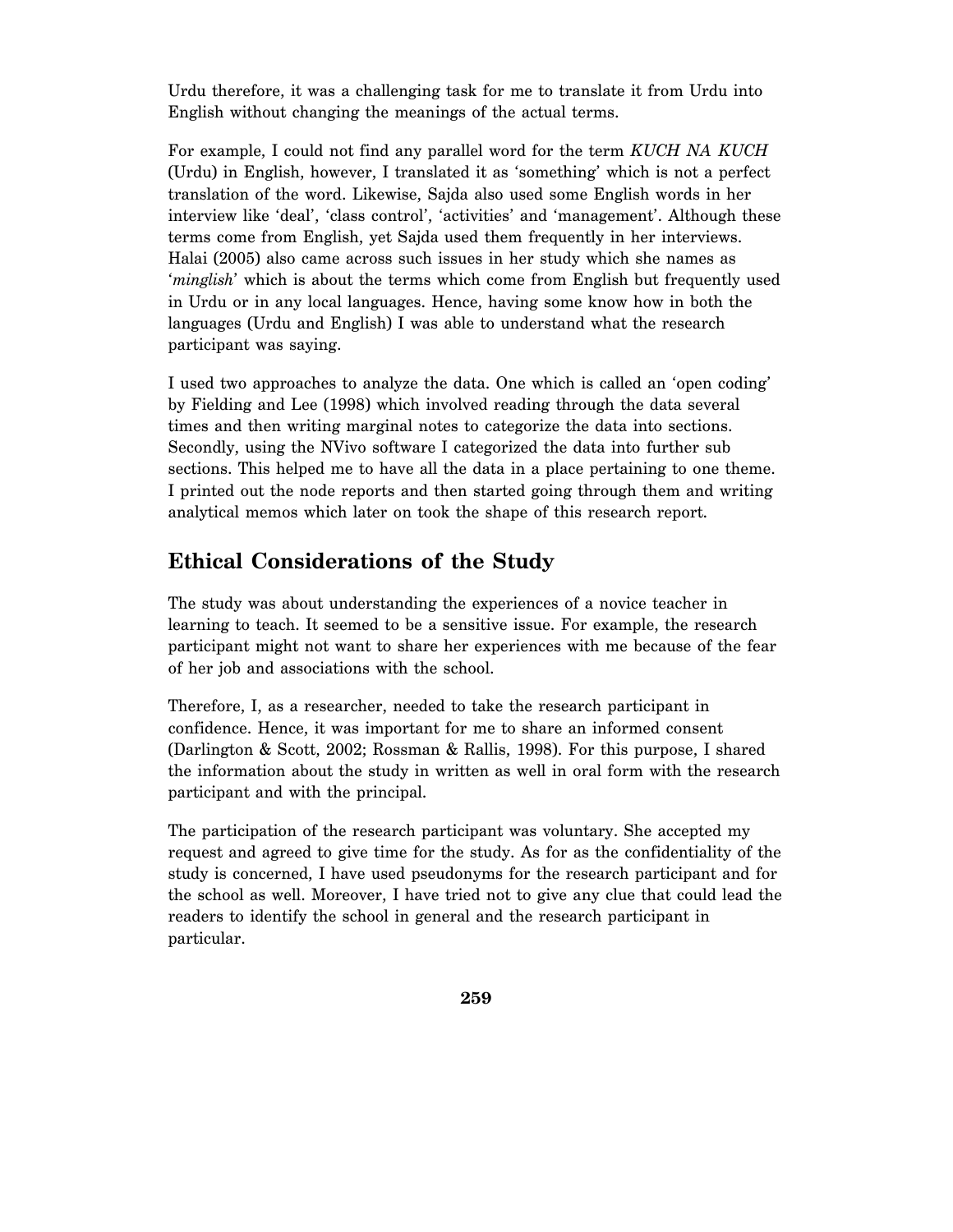#### **Findings of the Study**

This section sheds light on the findings of the study in terms of Sajda's experiences in learning to teach in her school. Sajda had mixed types of experiences in her class; a) she experienced pleasure as a teacher and b) she experienced some frustrations and shocks in her classroom. The section also sheds light on the factors that helped Sajda to ease those frustrations and shocks. Initially, I will present the finding about Sajda and her school. It will provide a background to see the experiences of Sajda in relation with who she is and where she works.

#### **Sajda as a Teacher**

-

Sajda is a young female teacher in her early twenties and has been teaching in the primary section of the school for the last nine months. She has studied science in her secondary level, comers in intermediate level and currently doing her bachelor degree in the same subject area.

She usually teaches mathematics in the primary section and enjoys teaching it. She has attended some workshops at the Professional development Center PDC in the same subject area.

Sajda became a teacher on her own interests. She had been inspired by one of her teachers when she was in the school as a student. As a learner, Sajda is enthusiastic, eager and open to learn more. She sees herself as an effective and experienced teacher in future.

Sajda teaches in the Community Secondary School for girls in Karachi. It is a charity based school community school and was established in 1992 in an urban area of Karachi, Pakistan. The vision of the school is to develop students to become responsible and confident citizens with higher moral values.

In connection with the teachers' professional development the school has affiliations with AKU-IED, Notre dame Institution, Teacher Resource Center (TRC) and Professional Development Center (PDC<sup>)</sup> of their own system. Moreover, in-house professional development programs are also carried out in

The school has affiliations with a larger organization that runs a PDC for its cooperating schools.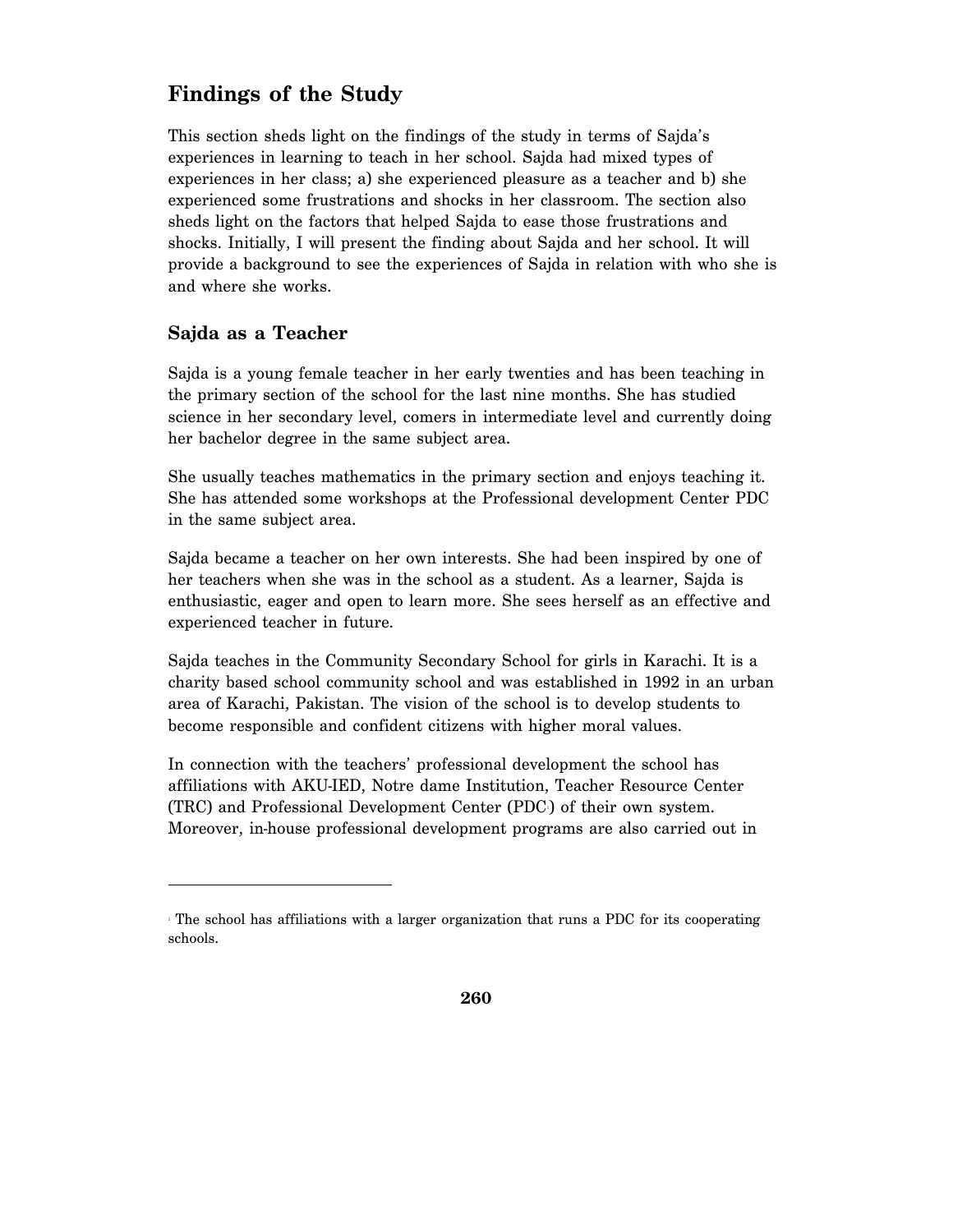the school by teachers, subject coordinators, vice principal and the principal herself. Talking about the notion of teacher learning the Principal said that

If teachers are learners then they can cope up with the new challenges of schooling and thus can become better and effective teachers who can guide the students in the changing world. They need to know what is happening around and where the world is heading to. Therefore, they need to be learners themselves so that they can make the children as effective and creative learners. (Principal's interview)

There are computers, libraries, and laboratories in the school which are used by the students and teachers to facilitate learning in the school. Similarly, moral and logistical support is provided to teachers, in the school for using innovations in their classrooms.

#### **Experiencing Pride and Happiness**

When Sajda became a teacher she had a kind of happiness and a sense of pride. There were several reasons for this feeling. The first thing was getting respect from the students. She felt pleasure whenever she got respect from the students. she said "at that time I felt very happy that I had become a teacher and the students were giving respect to me saying 'teacher' 'teacher'. 'Ms' 'Ms' and I was feeling good at that time" (interview 1).

As Sajda had joined teaching profession when she was a student she had completed her intermediate and was studying in bachelor level she joined the school. Hence there was a shift in her position from a student to a teacher. Therefore, she felt pride and happiness when she got respect from the students and when she saw herself as a teacher. This realization of respect and honor encouraged Sajda for further development as a teacher and a love towards teaching profession.

A second reason for this pride and happiness was that Sajda felt good to be with the children. Talking about her experience she said "I liked to deal with the children. I liked handling children doing different things. (Interview 1). This example shows Sajda's nature of loving children. By nature she liked to be with the small children; therefore, once when she became a teacher she got opportunity to be with the young children and work with them which gave her pleasure and happiness.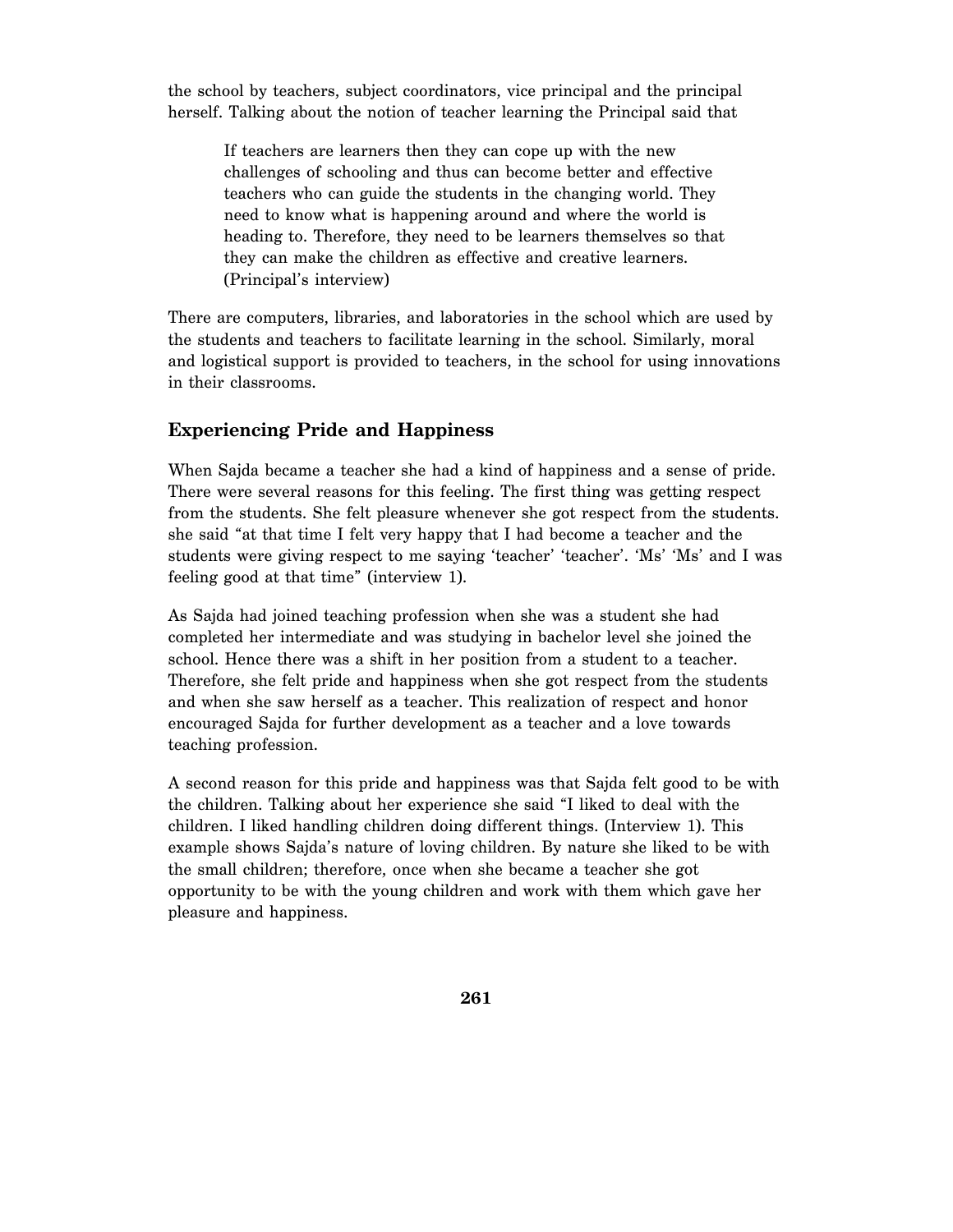Thirdly, Sajda got encouragement from her parents, her parents and family members were pleased with her when she became a teacher. Her parents perceived teaching to be a respectable job and suitable for their daughter. She said in her interview that "My parents also felt pleasure when I became a teacher. They thought that it was an honorable job and good for me. Now I feel comfortable that my parents are also happy with my job" (interview 1). Sajda's words show that her parents intension was also a factor that made her feel pride and good as a teacher.

Sajda thinks that the profession she had adopted was liked by her parents as well. In other words, her decision to become a teacher was what her parents wanted for her and it was an ideal profession for her and for her parents well. Therefore, this was one of the factors that made Sajda to feel pride and happiness.

Sajda's parents' wanting her to be a teacher raises certain questions such as why did her parents like teaching as an appropriate profession for their daughter? Is it a general trend in the country or a specific case? In other words, do all the parents prefer teaching to other professions for their daughters? And if it is a general trend then finding the background reasons for such trends would be an interesting study to do.

Besides feeling pride and happiness Sajda also has been experiencing fears and shocks. The following section presents Sajda's experiences in this regard.

#### **Experiencing Frustrations and Shocks**

Sajda has been experiencing frustrations, fears and shocks in her class while learning to teach. Classroom control and management, dealing with students' individual needs and lack of command on the content knowledge were some of the factors that resulted in fears and frustrations for Sajda. For example, talking about her initial issues and problems in her class Sajda said

My initial problems in the class were handling the children. For example, whenever I was entering the classroom, I could see some of the children moving around. As they were small children, they were not mature. They did not think that they needed to sit down and be disciplined if a teacher was entering the classroom…. Hence, there used to be a bit problem for me in controlling and managing the class which I did not like. (Interview 1)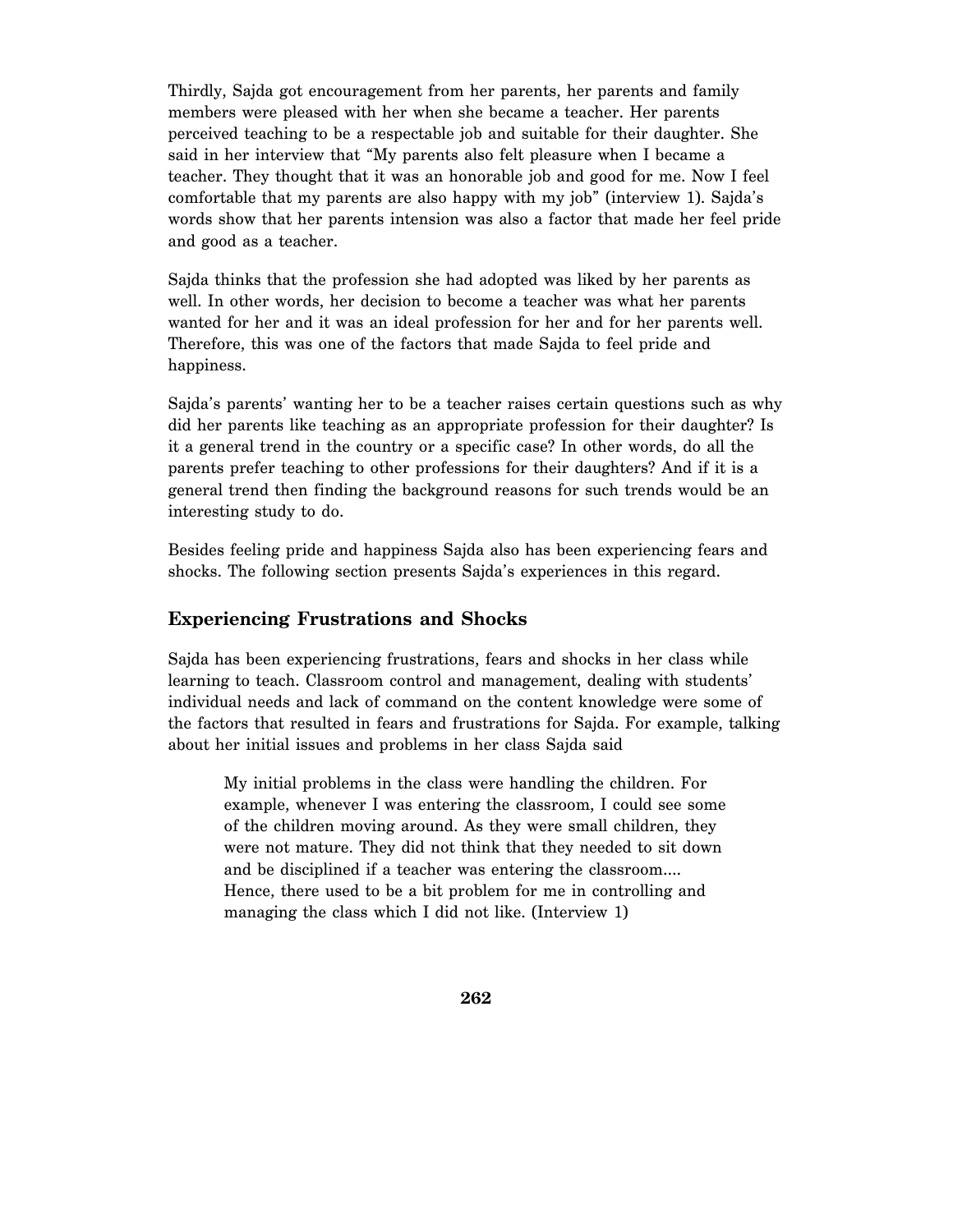This quotation shows Sajda's prior conception of classroom teaching. She might have perceptions about the students to be calm and quiet and listen to her whatever she says. When she started teaching she came across different types of classroom realities in terms of controlling the students and managing the class.

As this reality was opposite to what she deemed; therefore, she was facing problems to cope up with the situations. Thus, there was an encounter between Sajda's prior beliefs about teaching and the reality of the classroom she faced. This encounter caused frustrations and fears of being incompetent to teach to the children.

Sharing her experiences of fears Sajda said:

I used to have fears. I was thinking what would happen if I commit mistakes while teaching to the children. Once it happened that I was explaining something to the students and the children corrected me of my mistake. So, when the children caught my mistake, I felt very embarrassing and I still remember that. At that time, I was obviously shocked. You know, it made me work hard then. (Interview 1)

Here Sajda has expressed her fears of committing errors in front of the students. She seems to perceive teachers to be perfect who do not commit mistakes. She thought that she might lose her dignity among the students in case of committing mistakes. All this resulted experiencing of being shocked and frustrated and she felt discomfort in being seen less than perfect.

Her last sentence in the above example shows that because of the fear of committing mistakes in her classrooms Sajda used to work hard to prepare lessons. For this purpose she consulted reference books, peers and her principal. Sharing of her experiences on working hard Sajda said,

It is good to work hard, to consult books; to browse the net and also to consult your seniors for preparing things. In this way I personally think that I am learning much. If you only use this book (refers to a textbook) then you are limiting yourself. Therefore, it is good to consult many books that is better not only for the students but also for us. Initially, it was a difficult work for me; because, it was a new thing for me, but you know, latter on I learnt working this way. (Interview 2)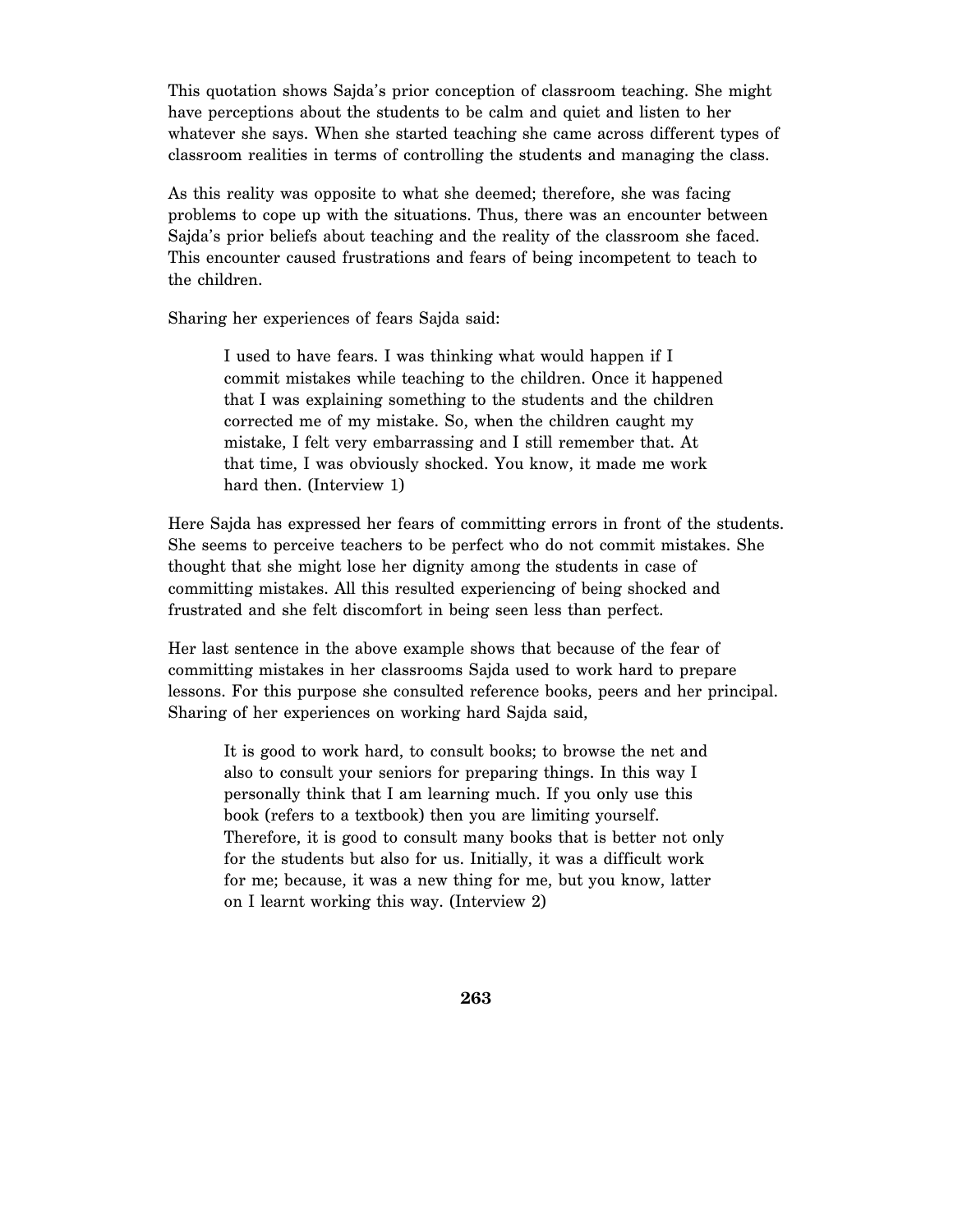In the above quote Sajda talks about two things; one, her beliefs of consultation of many books is better for both the students' and teachers' learning. On the other hand, she also labels it to be a challenging task that she had never experienced before.

However, with the passage of time she was able to overcome the initial fears and frustrations. The following sections highlights the factors that were supportive for her in this regard.

#### **Factors Supporting Sajda's Learning in the School**

There are many factors that have positively influenced Sajda's learning to teach in her school and classroom. Firstly, it is evident in the findings that Sajda's preparation for her classroom teaching boosted up her confidence to play well in her classroom. For example she said

I usually enjoy most in my class if I am prepared well before the class. You know, if you prepare activities for the students then they involve in the lesson with great interest and if I see my students working like that I enjoy it (interview 2).

Here Sajda has talked about two things: firstly; she enjoyed teaching whenever she was prepared well and equipped with activities for the students. This also shows her sensitivity towards everyday teaching in the classroom and a kind of fear of facing problems and challenges in case if could not prepare well for the lessons.

Secondly, if she was well equipped with a variety of activities then she could control the students in her class while involving them in different activities. Thus, preparation of activities has been a strategy for her to maintain the classroom routine and to control the class.

Secondly, professional development courses provided learning opportunities for Sajda overcome the challenges in her classrooms and to come out of the frustrations and shocks. For example, Sajda said,

When I did a course from the PDC, it was very helpful for me. There I leant how to handle the children, how to help them and how to behave with them in the class. In case if I face problems in using the new learning in my class, I contact my facilitators. They come to school on regular basis in case if I inform them about my problems. (Interview 1).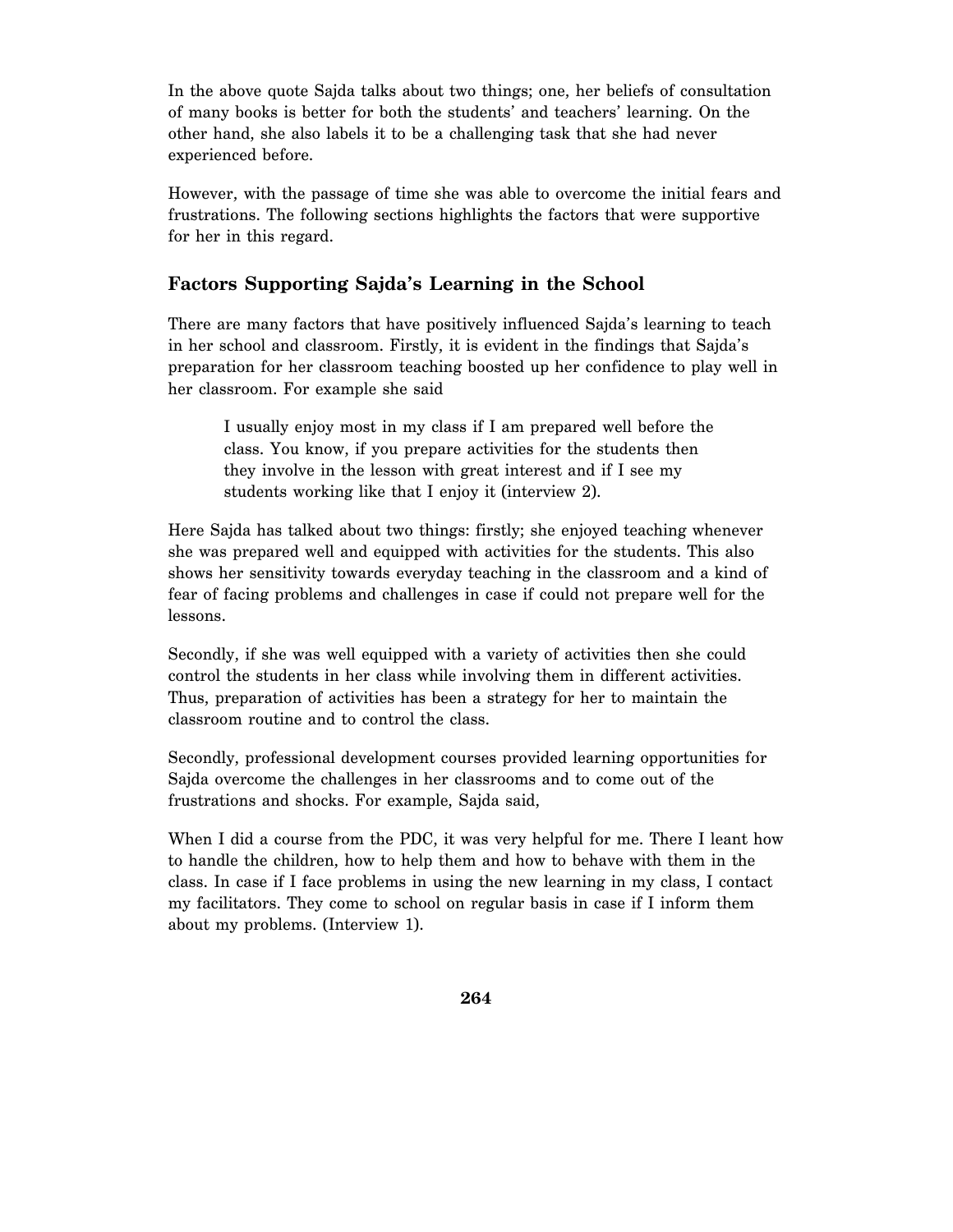This shows that the course she attended at the PDC was supportive for her. The good thing about the course was that there was a mechanism of follow up support in case if Sajda had problems in implementing innovations in her classroom.

Likewise, the following extract from one of her interview shows that becoming familiar with the children and the school context was also supportive to lessen her frustrations and challenges.

One of the reasons is that I got settled; I adjusted myself with the situation. Now I know why children make noises and how to control them. We need to understand why they are behaving in certain way. Then we can solve the issues in our classrooms. (Interview 1)

Thirdly, another factor that she mentioned was the collaborative and encouraging school culture. The school culture for Sajda was non-threatening and a kind of collaborative one where the principal and the Subject Heads were not there just to evaluate what she did not do, but to work with her as a supportive friend to enhance her learning as a teacher.

Sajda further shared her experiences regarding the importance of the school culture as;

The school also encourages us do the things like that, but it is not the case that if you do not do certain thing they will penalize you. For example, our principal helped me out and guided me in preparing some of the worksheets and models. She did not order me, but she was with me in doing that which I like very much. (Interview 2)

This quotation from Sajda shows the importance of an effective leadership in the school. It portrays the quality of the principal who works with the teachers rather than asking them to do (Khaki, 2005). This characteristic of the principal has encouraged Sajda to learn as a teacher in the school and to overcome her frustrations.

Many themes have emerged so far in the above story regarding Sajda's experiences of learning to teach. Therefore, I will discuss them briefly in the section given below.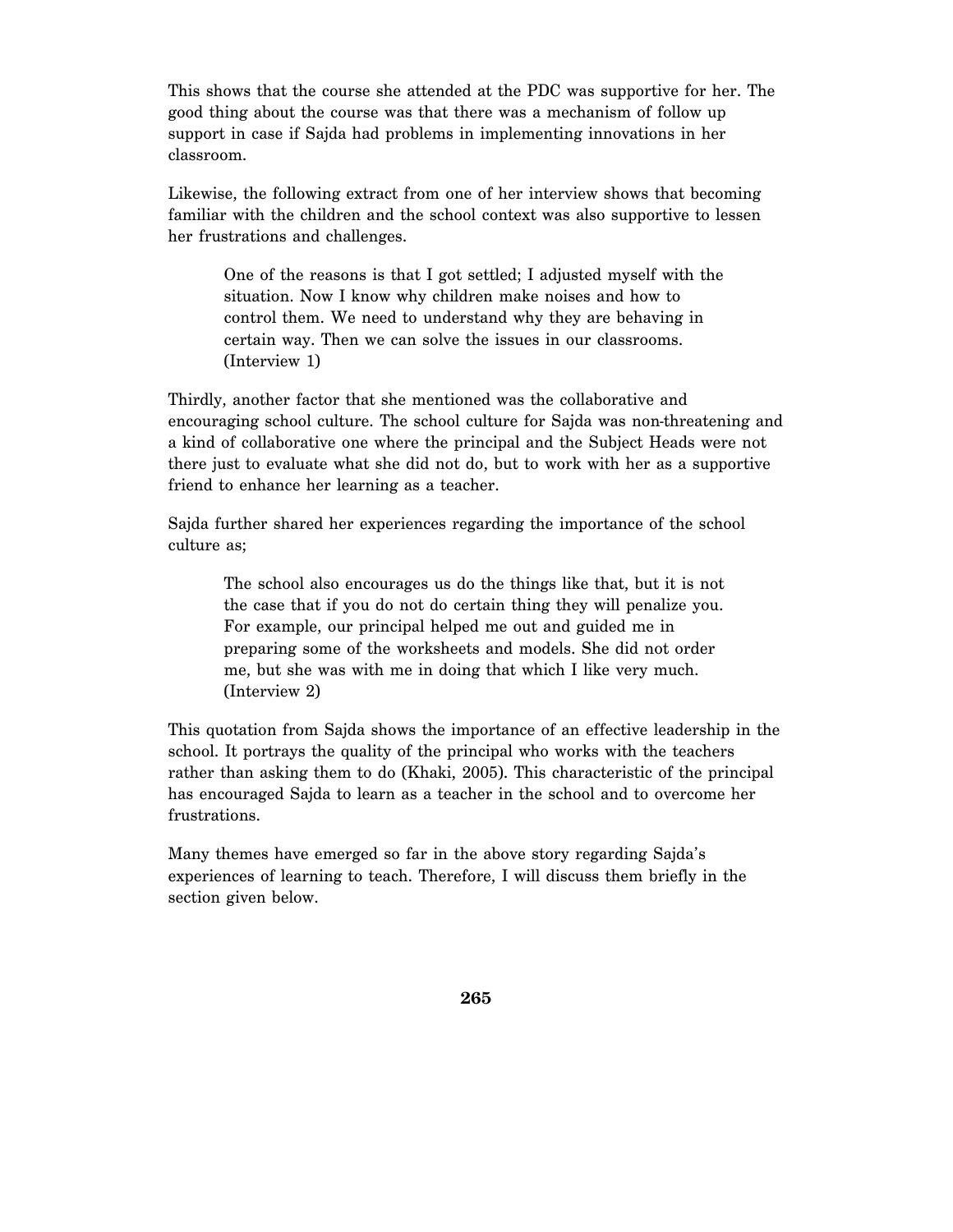#### **Discussion of the Findings**

The findings of the study show Sajda's experiences in two ways. Firstly, she felt pride and pleasure because of becoming a teacher. One of the reasons for feeling happiness and pride were that had interest in teaching. Literature also shows that teachers' own desire and interest play vital role in learning to teach and encourages them to face the challenges (Cortese, 2005). Secondly, she had good experiences whenever she had prepared well for her lessons.

 Studies have shown that teachers struggle hard to overcome the content and logistical issues in the first year of their teaching (Koetsier & Wubbels, 1995; Ball, 2000) therefore, whenever Sajda had prepared well, she could control and manage the class and thus her experiences were good in class. Thirdly, Sajda's parent wanted her to be a teacher which she did. Therefore, when she became a teacher she thought that she had done the thing that her parents wanted and she also got encouragement from her parents. All these factors made her to feel pleasure when became a teacher.

Likewise, she felt fears and shocks in her classroom as well. These challenges were due to her classroom realities. There were several reasons for this. Firstly, she did not have any pre-service course or experience of teaching in a school. Although she had a long term experience of observing her own teacher in the class when she was a student (Arends 1994), yet she did not have any experience of teaching in the real classrooms.

Secondly, as she had a particular frame of mind pertaining to her classroom, but when she saw the reality different than that of her perception, she felt frustrated and shocked (Koetsier & Wubbels 1995, Chubbuck, Clift, Allard & Quinland 2001; Shamatov, 2005).

Moreover, struggling with the classroom management issues, controlling the children, dealing with the individual children (Carre 1993; Shamatov, 2005), struggling to overcome the subject matter issues (Ball 2000, Shulman 1987; Feiman- Nemser & Parker, 1990) and thinking about teaching well to the students (Arends, 1994) were some of the reasons for Sajda's fears and shocks in her classrooms. The personal interest, professional development course, peer and supervisor support, collaborative school culture, encouraging and supportive leadership and availability of resources have been facilitating factors (Cartese 2005) in easing the fears and reality shocks and encouraging Sajda to tackle the situations properly.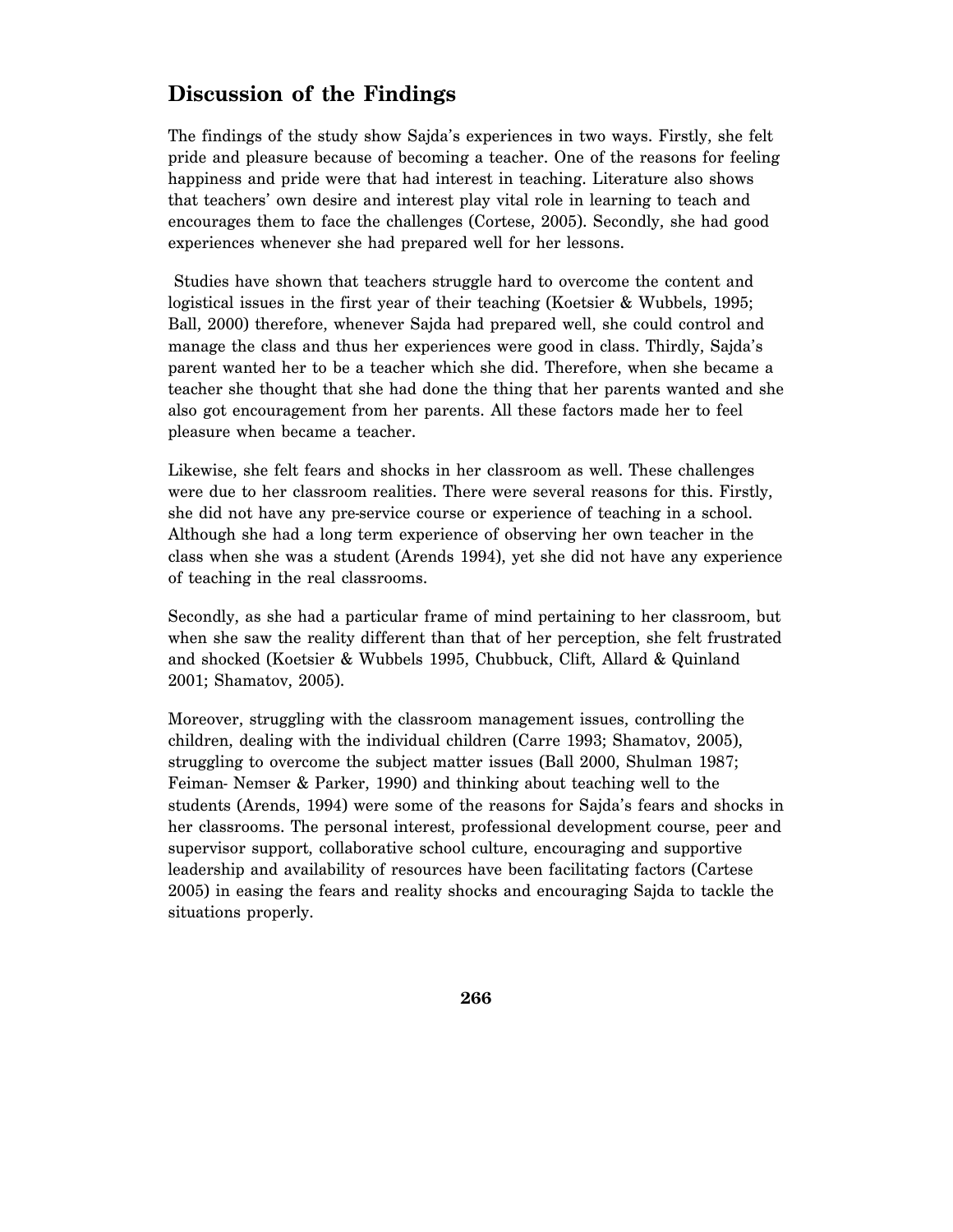#### **Implications and Recommendations**

- The study has shown that in the first year of their teaching novice teachers come across many challenges in their classroom that result frustrations and shocks; therefore, it would be helpful if schools would develops a mechanism for teacher induction so that the teachers may not suffer alone in their classrooms.
- The study also shows that novice teachers usually struggle to overcome the logistical and content related issues more often; therefore, a mechanism of mentoring Gray and Gray 1985) or peer coaching (Watson & Kilcher, 1990) for them would help them solve these issues. However, developing mentoring and peer coaching in schools have also implications and questions. Whether or not schools would be able to adopt these strategies. Would the schools be able to carryout mentoring and peer coaching approaches in the schools? What type of structural change would they need? How will they manage time, space and resources to initiate such innovations in schools?
- It would be helpful if an orientation type of course could be design for those novice teachers who do not have any teaching experiences or preservice courses. It will give them some idea about the school, the children and the teaching and learning in general.
- The findings also have implications for teacher development courses in the country. The professional development organizations and institutions need to design their courses to address the classroom reality issues of the teachers. Developing follow up mechanisms in schools may be one of the strategies; however, the feasibility of this raises questions of whether the institutions could be able to do so. Therefore, how to address the classroom realities through the pre and in-service training courses is a question for all the stakeholders.

## **Conclusion**

In this paper I have presented a qualitative study of understanding a novice teacher's (Sajda) experiences in learning to teach in a private school in an urban area of Karachi. The findings of the study show that Sajda had mixed type of experiences in the first year of her teaching.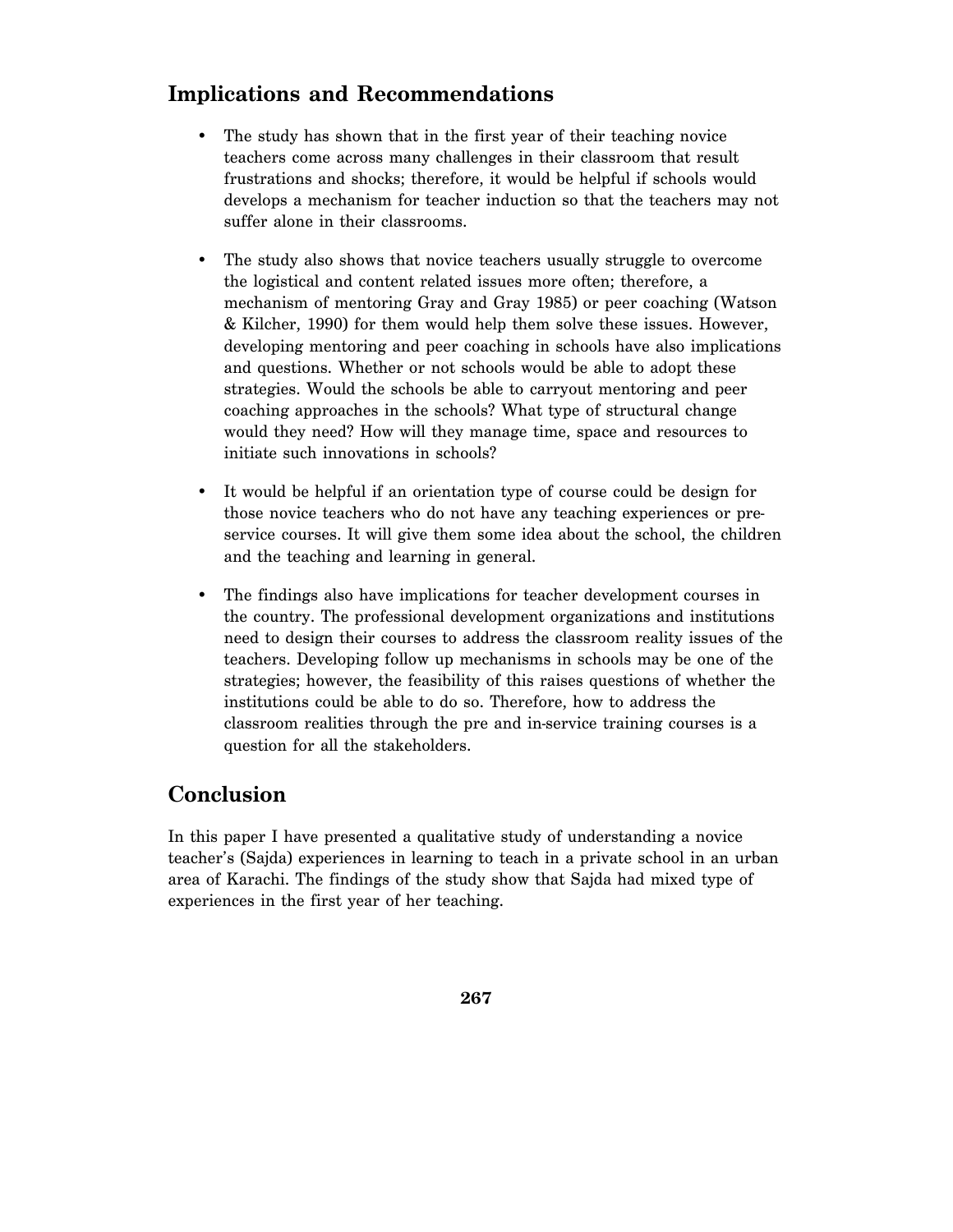Firstly, she felt pride and honoured with her enhanced status when she became a teacher and also enjoyed the sessions where she had prepared well.

Secondly, she experienced a kind of fears and shocks when came across different issues in her classrooms. Factors such as the reality being different than what she deemed, lack of content knowledge, and managing and controlling the students in the classroom were prominent challenges for Sajda which resulted in fears and shocks for her. Sajda's own interest, the collaborative school culture and the in-house professional development course help her ease these issues.

#### **References**

Arends, R.I. (1994). Learning to teach (3rd edn.). New York: McGraw-Hill Inc.

- Ball, D. L. (2000). Bridging practices: Intertwining content and pedagogy in teaching and learning to teach. *Journal of Teacher Education, 51*(3), 241 – 247.
- Carre, C. (1993). The first year of teaching. In N. Bennett & C. Carre (eds.) *Learning to teach*. London: Routledge.
- Cortese, C. G. (2005). Learning through teaching. *Management Learning, 36*(1), 87 – 115.
- Chubbuck, S. M., Clift, R. T., Allard, J., & Quinlan, J. (2001). Playing it safe as a novice teacher: Implications for programs for new teachers. *Journal of Teacher Education, 52*(5), 365 – 376.
- Darlington, Y., & Scott, D. (2002). *Qualitative research in practice: stories from the field*. Buckingham: Open University Press.
- Deal, T. E., & Peterson, K. D. (1999). *Shaping school culture: The heart of leadership*. San Francisco: Jossey-Bass.
- Feiman-Nemser, S., & Parker, M. B. (1990). Making subject matter part of the conversations in learning to teach. *Journal of Teacher Education, 41,* pp. 32-43.
- Fielding, N. G., & Lee, R. M. (1998). *Computer analysis and qualitative research*. London: Sage Publications.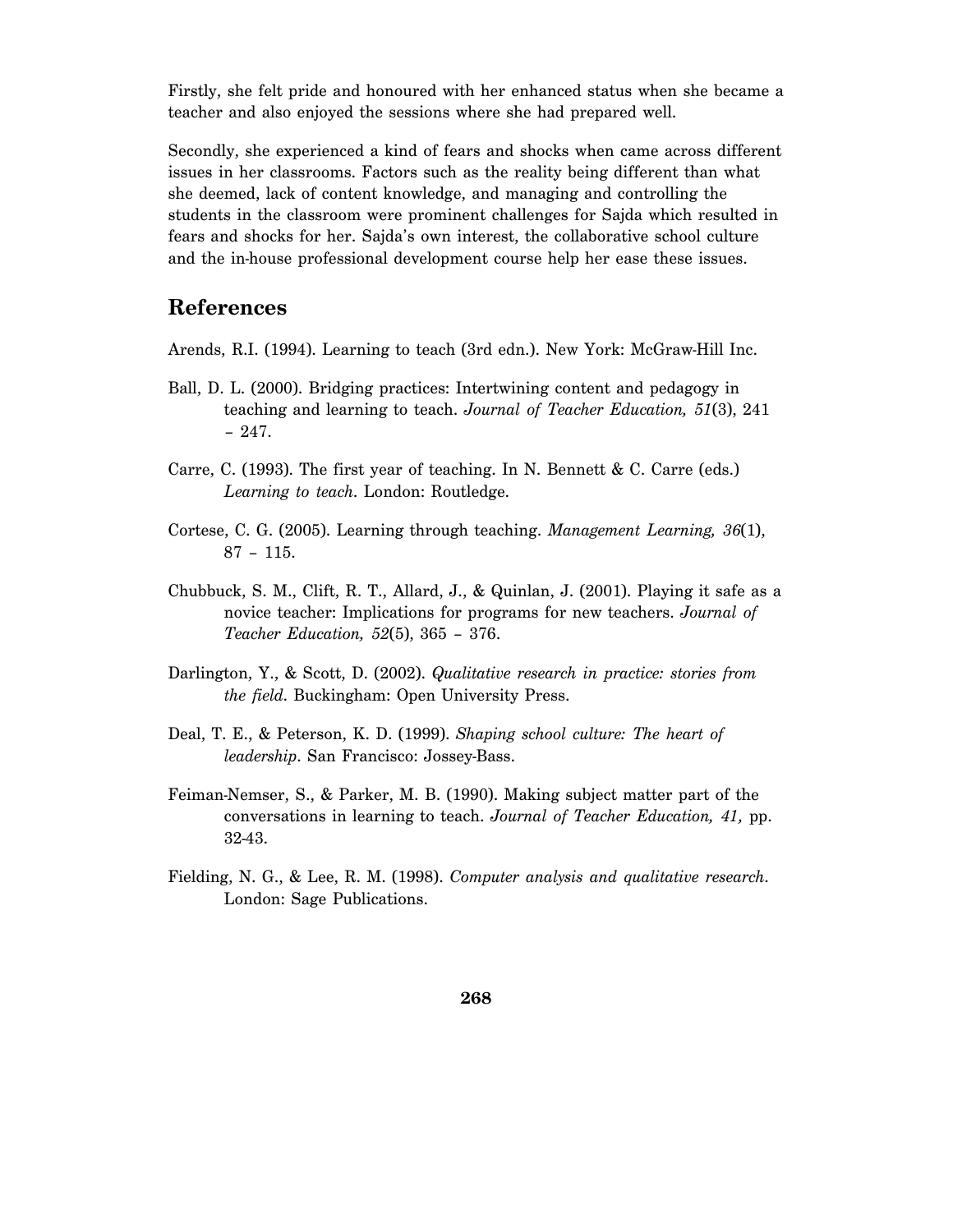- Gray, W. A., & Gray, M. M. (1985). Synthesis of research on mentoring beginning teachers. Educational Leadership, 43 (3), 37-43.
- Halai, N. (2005). *Making use of bilingual interview data: Some experinces in the field*. Unpublished paper.
- Joyce, B., Bennett, B., & Patheiser-Bennett (1990). The self educating teacher: Improving teachers through research. In B. Joyce (Ed.), *Changing school culture through staff development: 1990 yearbook of the Association for Supervision and Curriculum Development*. Alexandria: ASCD.
- Kennedy, M. R. (2000). Learning to teach in a different culture. *Teacher and Teaching: Theory and Practice, 6*(1), 75-100.
- Khaki, J. (2005). *Exploring the beliefs and behaviours of effective head teachers in the government and non government schools in Pakistan*. Unpublished doctoral dissertation submitted to the Department of Curriculum Teaching and Learning, Ontario Institute of Education, University of Toronto.
- Koetsier, C. P., & Wubbels, J. T. (1995). Bridging the gape between initial teacher education and teacher induction. *Journal of Education for Teaching, 21*(3), pp. 333-345.
- Lee, J. C., & Dimmock, C. (1999). Curriculum leadership and management in secondary schools: A Hong Kong case study. *School Leadership and Management, 19*(4), 455 – 481.
- MacBeath, J. (1998). Seven selected heresies of leadership. In J. MacBeath (ed.) *Effective school leadership: Responding to change*. London: Paul Chapman Publishing Ltd.
- Rossman, G. B., & Rallis, S. (1998). *Learning in the field: An introduction to qualitative research*. Thousand Oaks: Sage Publications
- Shamatov, D. A. (2005). *Beginning teachers' professional socialization in post Soviet Kyrgyzstan: Challenges and coping strategies*. Unpublished doctoral thesis, University of Toronto.
- Shamim, F. (1992). *the process of research: A socio-cultural experience*. Paper presented at the seminar on research in TESOL, School of Education, University of Leeds.